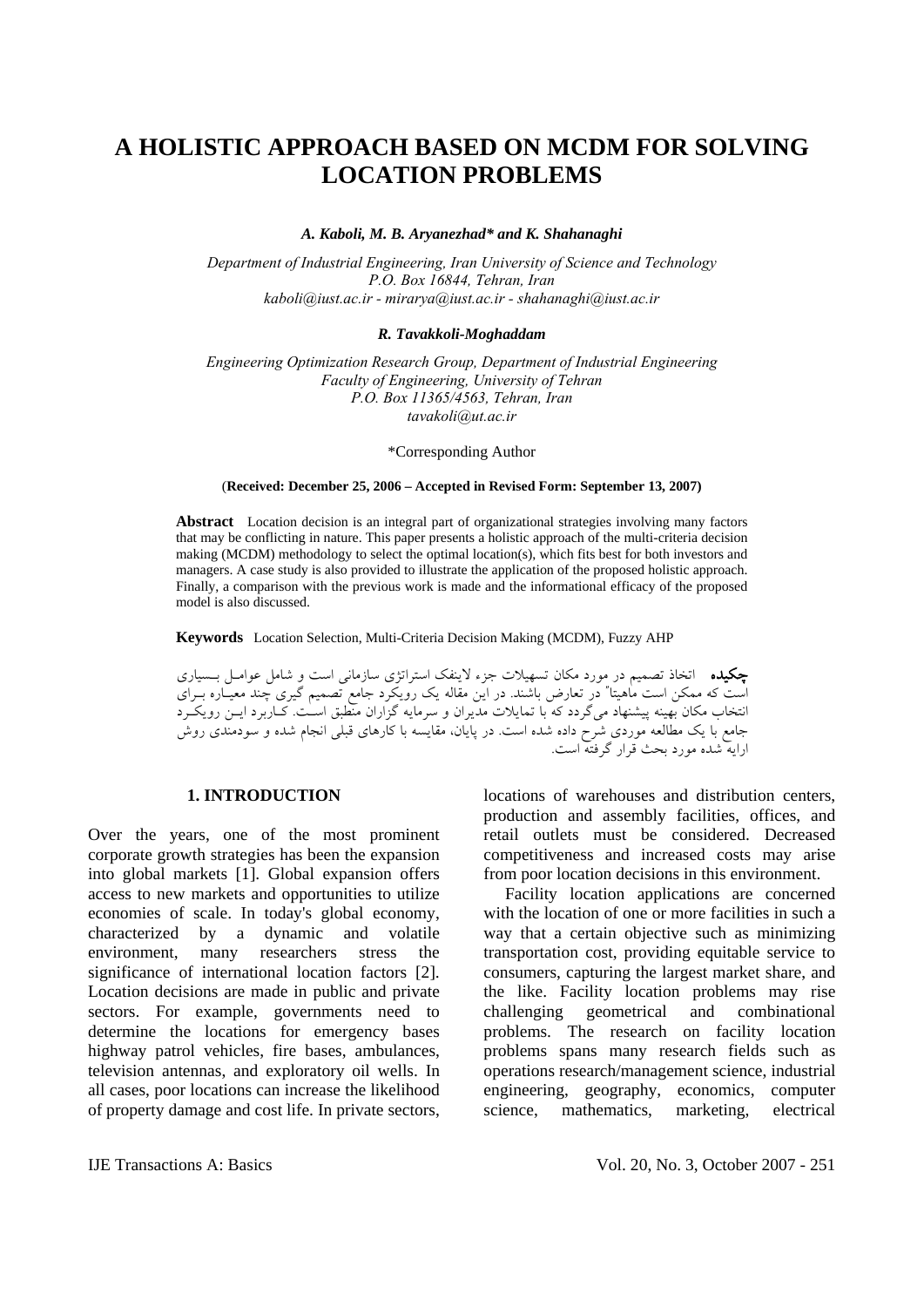engineering, urban planning, and related fields [3,4]. Summing up, the success or failure of both private and public sector facilities depends in part on the facilities locations.

 Location theory was first introduced by Weber [5], who considered the problem of locating a single warehouse in order to minimize the total travel distance between the warehouse and a set of spatially distributed costumers. In fact, he proposed a material index for selecting the location in which if this index is grater than one, the warehouse should be installed in the vicinity of the source of raw material; or otherwise, it should be close to the market. Isard [6] reconsidered this work with the study of the industrial location, land use, and the related problems. Hotelling [7] introduced another problem of locating two competing vendors along a straight line. Smithies and Stevens [8,9] extended the Hotelling's problem later. Hakimi [10] considered a general problem to locate one or more facilities on a network by minimizing the sum of the distances and the maximum distance between facilities and points on a network. Considerable research and theoretical interest in the location problem have been carried out after this seminal paper.

 Brown and Gibson [11] and Buffa and Sarin [12] proposed a facility location model for a multidimensional location problem based on critical factors, objective factors, and subjective factors. Fortenberry and Mitra [13] presented a model for the location-allocation problems considering both qualitative and quantitative factors. Kahne [14] considered 29 attributes and used a weighting model to determine the relative importance with uncertainty in attributes. Charnetski [15] considered the case of selecting one of the three proposed sites for a modern air terminal with a large number of attributes.

 A few studies on power plant site evaluation carried out after the Keeney and Nair [16] have been studied on the identification and recommendation of potential new sites for a nuclear power facility. Kirkwood [17] discussed a multi-disciplinary study conducted to select a site for a nuclear power facility. Linares and Romrero [18] proposed a methodology that combined several multi-criteria methods to address electricity planning problems. The analytic hierarchy process (AHP) is an analytical approach used to solve complex problems. Some researchers used the AHP as a stand-alone methodology to make location decisions [19,20]. The AHP enables the decision maker to structure a complex problem in the form of a simple hierarchy and to evaluate a large number of quantitative and qualitative factors in a systematic manner with conflicting multiple criteria [21].

 Other MCDM methods for the location selection are used such as Liang and Wang [22] who proposed an algorithm for a site selection based on the concepts of the fuzzy set theory. Bahattacharya et al. [23] proposed a holistic MCDM model for the facility location selection. Yong [24] proposed a fuzzy TOPSIS approach to select the best facility location under linguistic environment. Brown and Gibson [11] and Buffa and Sarin [12] proposed a model that classifies the objective and subjective factors important to the specific location problem being addressed as: critical, objective, and subjective. Bahattacharya et al. [23] eliminated critical factors from their model and proposed a holistic method for the facility location selection based on Brown and Gibson [11] and Buffa and Sarin [12]. The benefit of extending crisp theory and analysis methods to fuzzy techniques is the strength in solving real-world problems, which inevitably entail some degree of imprecision and noise in the variables and parameters measured and processed for the application [22]. Kaboli et al. [25,26] used this combined approach to present a mathematical model for the site selection.

 This paper proposes a multi-criteria decision making (MCDM) methodology that is suitable for a location problem under conflicting in nature criteria environment. The main goal of this paper is to provide investors and managers with a more effective and efficient model for location selection decisions. The purpose of this paper is also to demonstrate how better location decisions can be made by the application of the fuzzy AHP (FAHP). Furthermore, a multi-attribute location with triangular fuzzy numbers model is discussed to give a clear indication about the location selection problem in real-world situations.

 The structure of this paper is as follows: First, the proposed model of site selection problems is provided. Second, an MCDM methodology is described in detail. Analysis of a case study is then discussed in order to verify the practicability and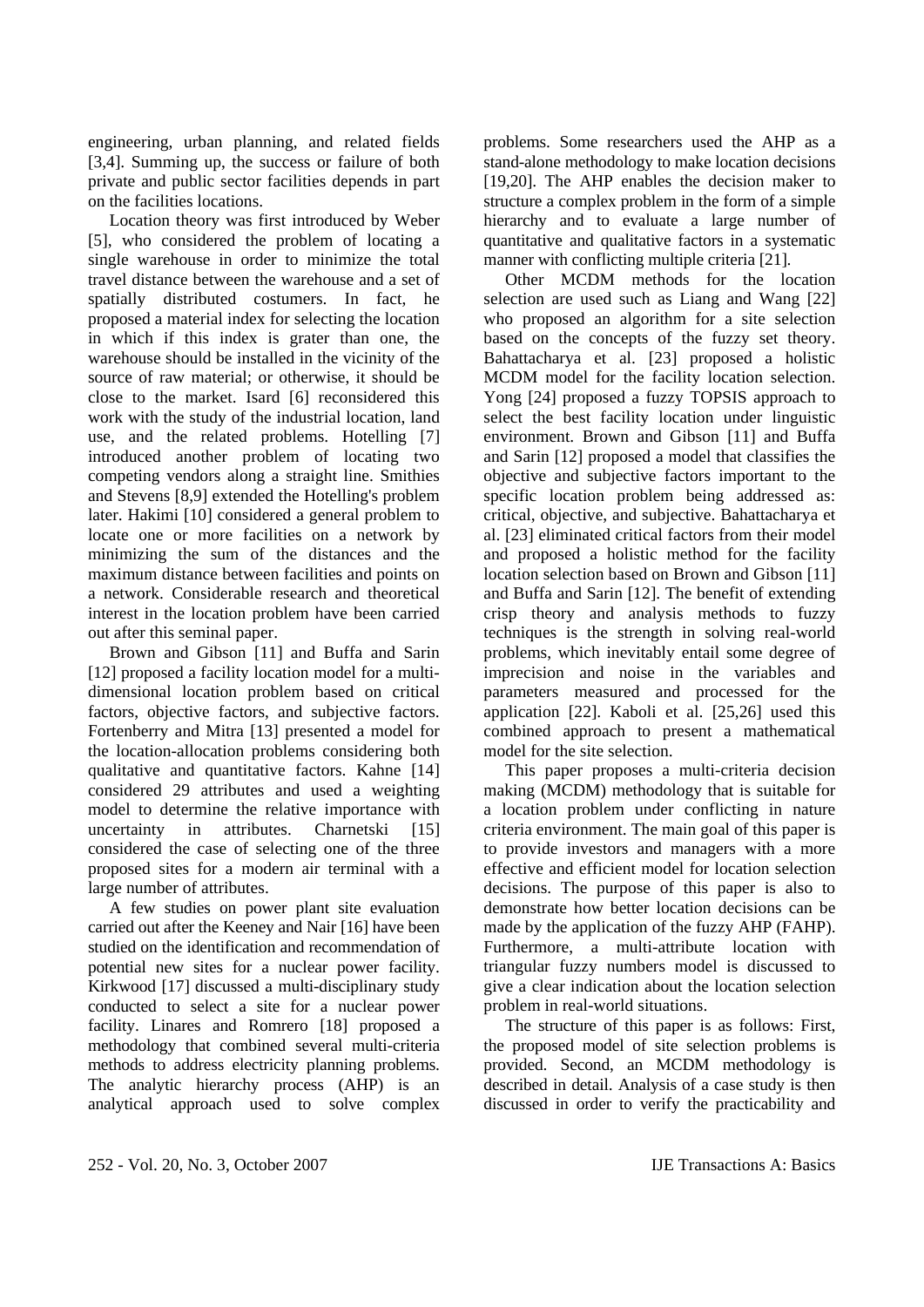effectiveness of the proposed model in the facility location problem. Finally, this paper concludes with a summary and applications to the future work.

#### **2. PROPOSED MATHEMATICAL MODEL**

The following notations were used in the state of equations and relations:

| $\alpha$    | Objective factor decision weight.  |
|-------------|------------------------------------|
| <b>FOFM</b> | Fuzzy objective factors measures.  |
| <i>FSFM</i> | Fuzzy subjective factor measures.  |
| <b>FOFC</b> | Fuzzy objective factor components. |
| <i>FLSI</i> | Fuzzy location selection index.    |
| $FOFM_i$    | are determined by Equation 1:      |

$$
FOFM_i = \left[ (FOFC_i) \times \sum (OFC_i^{-1}) \right]^{-1} \tag{1}
$$

*FSFMi* values are nothing but the global priority for each location. *FSFMi* may be found by multiplying each of the decision matrix *PV* values to each of the *PV* values of the location for each factor. The product is then summed up for each alternative [23]. The locations are ranked based on *FLSI<sub>i</sub>* index as shown in Equation 2.

$$
FLSI_i = [( \alpha \times FSEM_i ) + (1 - \alpha) \times FOFM_i ] \qquad (2)
$$

The choice of  $\alpha$  is an important issue. In order to make a better comparison and benchmark of the proposed approach, the *α* value is set to 0.36 as given in [23].

#### **3. PROPOSED METHODOLOGY**

**3.1. Proposed Algorithm** We extend the work proposed by Bhattacharya et al. [23], in which they used their proposed model for the facility location selection. However, we consider the fuzzy values for criteria. The general goal, criteria, and location alternatives are presented in Figure 1 illustrating the hierarchy for the location selection problem. The first level of the hierarchy shows that the general goal is to select the best location. At the second level, the five criteria subjective factors stated by Kulkarni et al. [25] are: recreational facility, transportation availability, housing facility, climatic condition, and work culture. At the third level, five location alternatives are chosen for selection. All of these levels will contribute to the achievement of the general goal.

**3.2. Fuzzy Analytic Hierarchy Process (FAHP)** The concept of the analytic hierarchy process (AHP) was first developed by Saaty [28,29]. This method is a robust, flexible multicriteria decision analysis tool. The AHP methodology is a decision-support procedure for dealing with complex, unstructured, and multicriteria decisions [30]. Three basic steps of this methodology are as follows:

- Describing a complex decision making problem as a hierarchy.
- Using pair-wise comparison techniques in estimating the relative weights of various elements on each level of the hierarchy.
- Integrating the weights to develop an overall evaluation of the decision alternatives.



**Figure 1**. Hierarchy process for the location selection.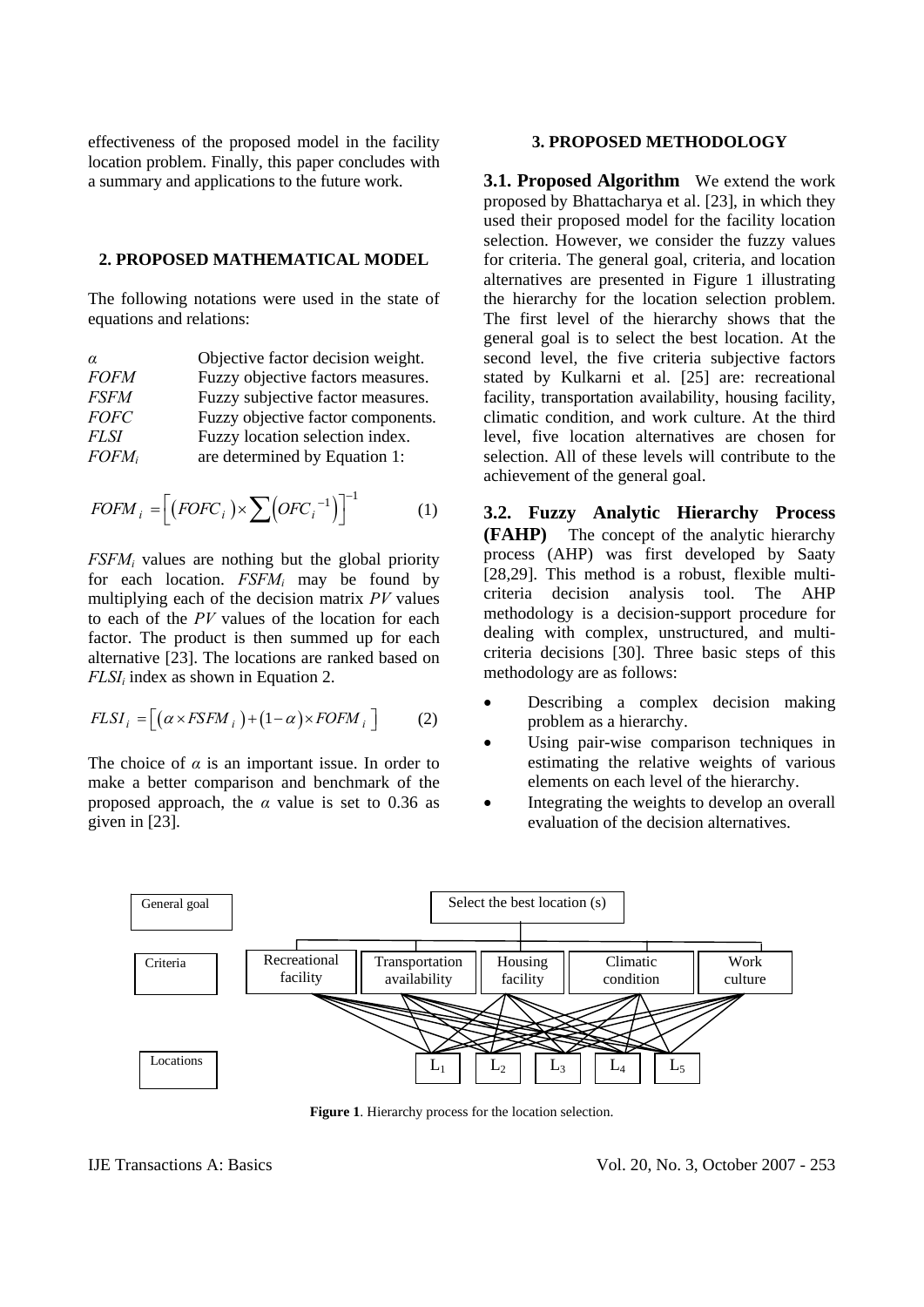The concept of the fuzzy set theory was first introduced by Zadeh [31]. It has been used as a modeling tool for complex systems that are difficult to define precisely or with certainty, but can be operated and controlled by humans. There are many fuzzy AHP methods proposed by a number of researchers. The earliest research in the fuzzy AHP was appeared in Van Laarhoven and Pedrycz [32]. Chang [33] introduced a new approach to fuzzy AHP and proposes triangular fuzzy numbers for pair-wise comparison scale of fuzzy AHP in his model. Other models and applications of fuzzy AHP for evaluating weapon systems, technology selection algorithm, and integrated approach for the design of flexible manufacturing system (FMS) are proposed [34- 36]. Kuo et al. [37] developed a decision support system to find a new convenience store locations. Kahraman et al. [38] applied an analytical tool to select the best catering firm providing the most customer satisfaction.

 By embedding the AHP method into fuzzy sets, another application area of the fuzzy logic is revealed. Decision markers usually find that it is more confident to give interval judgments than fixed value judgment. This is because they are usually unable to be explicit about their preferences due to the fuzzy nature of the comparison process [38]. Due to relatively easier steps of Chang's extension than the other fuzzy AHP approaches and similarity to the crisp AHP, we use this approach in our proposed model by applying the steps of extent analysis approach introduced by Zhu et al. [39].

 To state the fuzzy AHP approach, let us have an introduction from the triangular fuzzy numbers at first. A major contribution of the fuzzy set theory is its capability of representing vague data. This theory also allows mathematical operations and programming to apply to the fuzzy domain. A fuzzy set is a class of objects with a continuum of grades of membership. Such a set is characterized by a membership (characteristic) function, which assigns to each object a grade of membership ranging between zero and one.

 A triangular fuzzy number is shown in Figure 2. A triangular fuzzy number is denoted simply as  $(l|m,m|u)$  or  $(l,m,u)$ . The parameters *l, m, and u* denote the smallest possible value, the most promising value, and the largest possible value, respectively, describing a fuzzy event. Now, let



**Figure 2**. A triangular fuzzy number.

 $X = \{x_1, x_2, ..., x_n\}$  be an object set, and  $U = \{u_1, u_2, ..., u_m\}$  be a goal set according to the method of Chang's [40] extent analysis, each object is taken and extent analysis for each goal, *gi*, is performed, respectively. Therefore, *m* extent analysis value for each object can be obtained, with the following signs:

$$
L_{gi}^{1}, L_{gi}^{2}, ..., L_{gi}^{m} \quad ; \quad i = 1, 2, ..., n \tag{3}
$$

where, all the  $L_{qi}^{j}$  ( $j = 1,2,...,m$ ) are triangular fuzzy numbers [39]. The steps of Chang's extent analysis can be given below:

**Step 1.** The value of fuzzy synthetic extent with respect to the *i*th object is defined as follows:

$$
S_{i} = \sum_{j=1}^{m} L_{gi}^{j} \otimes \left[ \sum_{i=1}^{n} \sum_{j=1}^{m} L_{gi}^{j} \right]^{-1}
$$
 (4)

To elaborate  $\sum_{j=i}^{m} L_{gi}^{j}$ , perform the fuzzy addition operation of *m* extent analysis values for a particular matrix such that:

$$
\sum_{j=i}^{m} L_{gi}^{j} = \left( \sum_{j=1}^{m} l_j \sum_{j=1}^{m} m_j \sum_{j=1}^{m} u_j \right)
$$
 (5)

and to obtain 1  $-1 \, j =1$  $\sum_{j=1}^{n} \sum_{j=1}^{m} L_{gi}^{j}$ *L* −  $\left[ \sum_{j=1}^{n} \sum_{j=1}^{m} L_{gi}^{j} \right]$ , perform the fuzzy

254 - Vol. 20, No. 3, October 2007 IJE Transactions A: Basics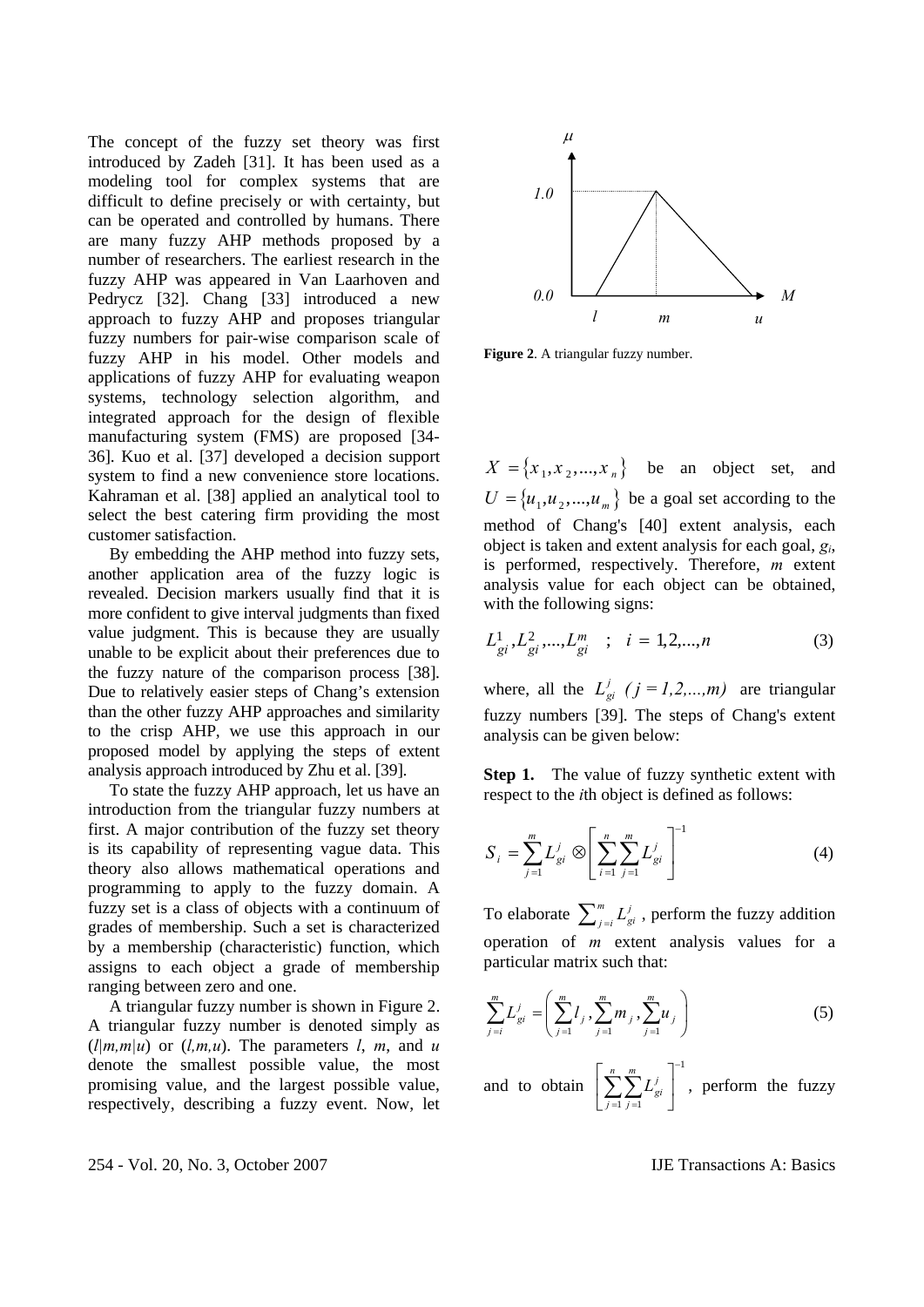addition operation of  $L_{qi}^{j}$  ;  $(J = 1,2,..., m)$  values such that:

$$
\sum_{j=1}^{n} \sum_{j=1}^{m} L_{gi}^{j} = \left( \sum_{i=1}^{m} l_{i}, \sum_{i=1}^{m} m_{i}, \sum_{i=1}^{m} u_{i} \right)
$$
 (6)

and then compute the inverse of the vector in Equation 6 such that

$$
\left[\sum_{j=1}^{n} \sum_{j=1}^{m} L_{gi}^{j}\right]^{-1} = \left(\frac{1}{\sum_{i=1}^{n} u_{i}}, \left(\frac{1}{\sum_{i=1}^{n} m_{i}}\right), \left(\frac{1}{\sum_{i=1}^{n} l_{i}}\right)\right)
$$
(7)

**Step 2.** Since  $L_1$  and  $L_2$  are convex fuzzy numbers, the degree of possibility of  $L_2 = (l_2, m_2, u_2) \ge L_1 = (l_1, m_1, u_1)$  stated as follows:

$$
V (L_2 \ge L_1) = \begin{cases} 1 & m_2 \ge m_1 \\ 0 & l_1 \ge u_2 \\ \frac{l_1 - u_2}{(m_2 - u_2) - (m_1 - l_1)} & Otherwise. \end{cases}
$$
 (8)

where, *d* is the ordinate of the highest intersection point *D* between  $\mu(L_1)$  and  $\mu(L_2)$ , which is depicted in Figure 3. To compare  $M_1$  and  $M_2$ , both values of *V*  $(L_1 \ge L_2)$  and *V*  $(L_2 \ge L_1)$  are needed.

**Step 3.** The degree possibility for a convex fuzzy number to be greater than  $k$  convex fuzzy numbers  $L_i$   $(i = 1, 2, ..., k)$  can be defined by the following equation.

$$
V (L \ge L_{i}, L_{i},..., L_{k}) = V [(L \ge L_{i}), (L \ge L_{i}),..., (L \ge L_{k})]
$$
  
=Min V (M \ge M\_{i}) ; i = 1, 2,..., k. (9)

Assume that  $d^{(i)}(A_i) = \min V(S_i \ge S_k)$  for  $k = 1, 2, \dots, n; k \neq i$ . Then, the weight vector is given below.



**Figure 3**. The intersection between  $L_1$  and  $L_2$ .

$$
W' = (d'(A_1), d'(A_2), ..., d'(A_n))^{T}
$$
 (10)

where,  $A_i$   $(i = 1, 2, ..., n)$  are *n* elements.

**Step 4.** Via normalization, the normalized weight vectors are as follows:

$$
W = (d(A_1), d(A_2), ..., d(A_n))^{T}
$$
 (11)

where,  $W$  is a non-fuzzy number [25,26,38].

 The priority weights of important attributes by an eigenvector method for each pair-wise comparison, matrices are calculated and by the usage of *FAHP*, global priorities of attributes are found as the fuzzy subjective factor measures (*FSFM*) in Equation 5. Then the pair-wise comparison matrices for five different factors (Table 3 to Table 8) are constructed based on Satty's nine-point scale. The fuzzy objective factors measures (*FOFM*) and fuzzy objective factor components (*FOFC*) are calculated separately by the use of cost factors given in Table 1. Furthermore, to summarize the stated solving method, the proposed approach is illustrated in Figure 4 step by step.

 To rank and choose the best location from the pool of alternatives, first the fuzzy objective factors measures (*FOFMi*) for each location must be computed. Second,  $FSFM_i$  for each location must be determined as shown in the dash line box. Third, the weight vector  $(W)$  must be calculated to

IJE Transactions A: Basics Vol. 20, No. 3, October 2007 - 255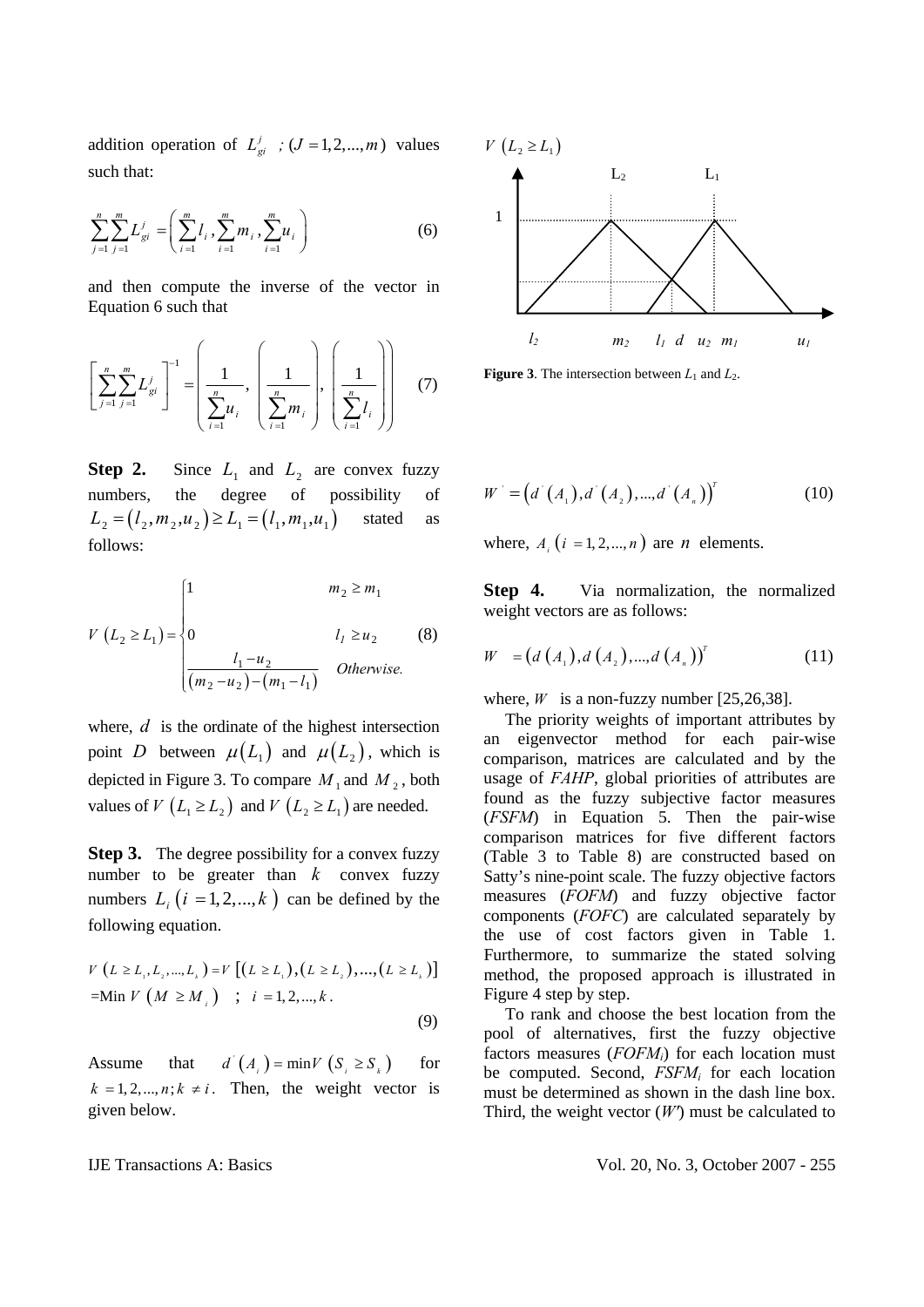obtain the normalized weight vector (*W*). Then, with a proper value of  $\alpha$ , based on the decision maker's preference, fuzzy location selection index (*FLSIi*) is determined for each location.

#### **4. A CASE STUDY**

To benchmark the proposed MCDM approach, a case study is illustrated in this section. The problem considers tangible factors such as: cost of land, cost of transportation, cost of energy, cost of raw material, and cost of land as cost factor components as tabulated in Table 1. In addition, Kulkarni et al. [27] stated intangible factors such as: work culture, climatic condition, housing facility, transportation availability, and recreational facility. One may consider other important attributes in a facility location selection like Badri [19], Min [20], and Yang [21]. Assume that a company is trying to select a location to build a new facility from five alternatives. The triangular fuzzy numbers are presented in Table 2.

#### **5. COMPUTATIONAL RESULTS**

The proposed methodology is coded and solved as a computer program in C language that enables the user to select the most suitable site among available selection. Tables 3 to 8 show the comparison matrix factors for each of the factors.

**TABLE 1. Cost Factor Components and Their Units.** 

| <b>Cost of Components</b> | Units                              |
|---------------------------|------------------------------------|
| Cost of Land $(*10^3)$    | $US.$ \$                           |
| Cost of Raw Material      | US. $\frac{5}{2}$ Kg               |
| Cost of Energy            | US. \$/ Unit of Electric<br>Energy |
| Cost of Transportation    | US. \$/Item                        |
| Cost of Labor             | US. \$/ Labor-Day                  |



Figure 4. The proposed approach for facility location selection.

Table 9 consolidates the results of the earlier tables in arriving at the composite weight, FSFM, of each of the alternatives. Table 10 shows the final ranking based on the proposed methodology and the comparison with the previous work.

 In our proposed approach, the unit of fuzzy objective factor cost (*FOFC*) is in terms of US Dollars, whereas the fuzzy objective factors measure (*FOFM*) and the *FLSI* are nondimensional quantities. For a particular value of *α*, larger values of the proposed *FLSI* indicate a better selection. The value of  $\alpha$  in this study is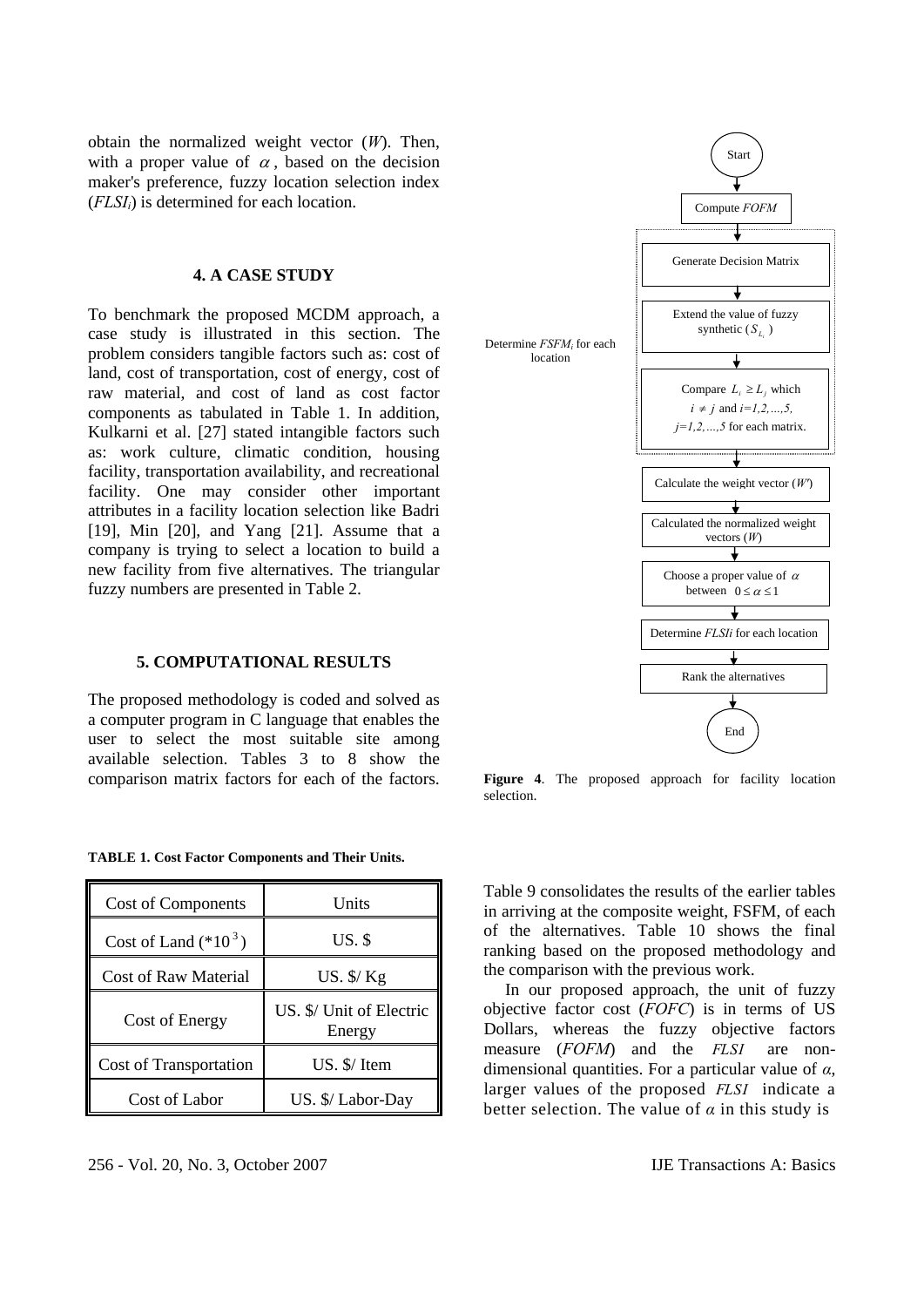| <b>Facility Location</b><br>Cost of Components | L1              | L2              | L <sub>3</sub> | L4           | L <sub>5</sub>  |
|------------------------------------------------|-----------------|-----------------|----------------|--------------|-----------------|
| Cost of Land $(*10^3)$                         | (71, 72, 74)    | (134, 135, 137) | (49, 50, 52)   | (64, 65, 67) | (99, 100, 102)  |
| <b>Cost of Raw Material</b>                    | (24, 25, 27)    | (6,17,19)       | (22, 35, 25)   | (19,20,22)   | (14, 15, 17)    |
| Cost of Energy                                 | (0.5, 1.5, 3.5) | (0,0.5,2.5)     | (0,0.9,2.9)    | (0,1,3)      | (0.3, 1.3, 3.3) |
| <b>Cost of Transportation</b>                  | (2,3,5)         | (0,1,3)         | (3,4,6)        | (1,2,4)      | (1.5, 2.5, 4.5) |
| Cost of Labor                                  | (66, 67, 69)    | (59, 60, 62)    | (69,70,72)     | (55, 56, 58) | (57, 58, 60)    |

**TABLE 2. Triangular Fuzzy Numbers of Cost Factor Components.** 

**TABLE 3. Pair-Wise Comparison Matrix for F1.**

| F1             | L1              | L2      | L3              | L4              | L5            |
|----------------|-----------------|---------|-----------------|-----------------|---------------|
| L1             | (1,1,1)         | (4,5,6) | (1,2,3)         | (7,8,9)         | (3,4,5)       |
| L2             | (1/6, 1/5, 1/4) | (1,1,1) | (1/6, 1/5, 1/4) | (1,2,3)         | (1/4,1/3,1/2) |
| L <sub>3</sub> | (3,4,5)         | (1,2,3) | (1,1,1)         | (4,5,6)         | (6,7,8)       |
| L4             | (1/4, 1/3, 1/2) | (4,5,6) | (1/6, 1/5, 1/4) | (1,1,1)         | (2,3,4)       |
| L5             | (1/5, 1/4, 1/3) | (5,6,7) | (1/8,1/7,1/6)   | (1/4, 1/3, 1/2) | (1,1,1)       |

**TABLE 4. Pair-Wise Comparison Matrix for F2.** 

| F2 | L1              | L2          | L3              | L4            | L5      |
|----|-----------------|-------------|-----------------|---------------|---------|
| L1 | (1,1,1)         | (1/3,1/2,1) | (1/5,1/4,1/3)   | (2,3,4)       | (3,4,5) |
| L2 | (1,2,3)         | (1,1,1)     | (1/3,1/2,1)     | (4,5,6)       | (5,6,7) |
| L3 | (3,4,5)         | (1,2,3)     | (1,1,1)         | (4,5,6)       | (6,7,8) |
| L4 | (1/4, 1/3, 1/2) | (4,5,6)     | (1/6, 1/5, 1/4) | (1,1,1)       | (2,3,4) |
| L5 | (1/5, 1/4, 1/3) | (5, 6, 7)   | (1/8,1/7,1/6)   | (1/4,1/3,1/2) | (1,1,1) |

**TABLE 5. Pair-Wise Comparison Matrix for F3.** 

| F <sub>3</sub> | LI      | L2              | L3          | L4              | L5              |
|----------------|---------|-----------------|-------------|-----------------|-----------------|
| L1             | (1,1,1) | (1/6, 1/5, 1/4) | (1/3,1/2,1) | (1/8,1/7,1/6)   | (1/5, 1/4, 1/3) |
| L2             | (4,5,6) | (1,1,1)         | (3,4,5)     | (1/3,1/2,1)     | (2,3,4)         |
| L <sub>3</sub> | (1,2,3) | (1/5, 1/4, 1/3) | (1,1,1)     | (1/6, 1/5, 1/4) | (1/3,1/2,1)     |
| L4             | (6,7,8) | (1,2,3)         | (4,5,6)     | (1,1,1)         | (2,3,4)         |
| L5             | (3,4,5) | (2,3,4)         | (1,2,3)     | (1/4, 1/3, 1/2) | (1,1,1)         |

IJE Transactions A: Basics Vol. 20, No. 3, October 2007 - 257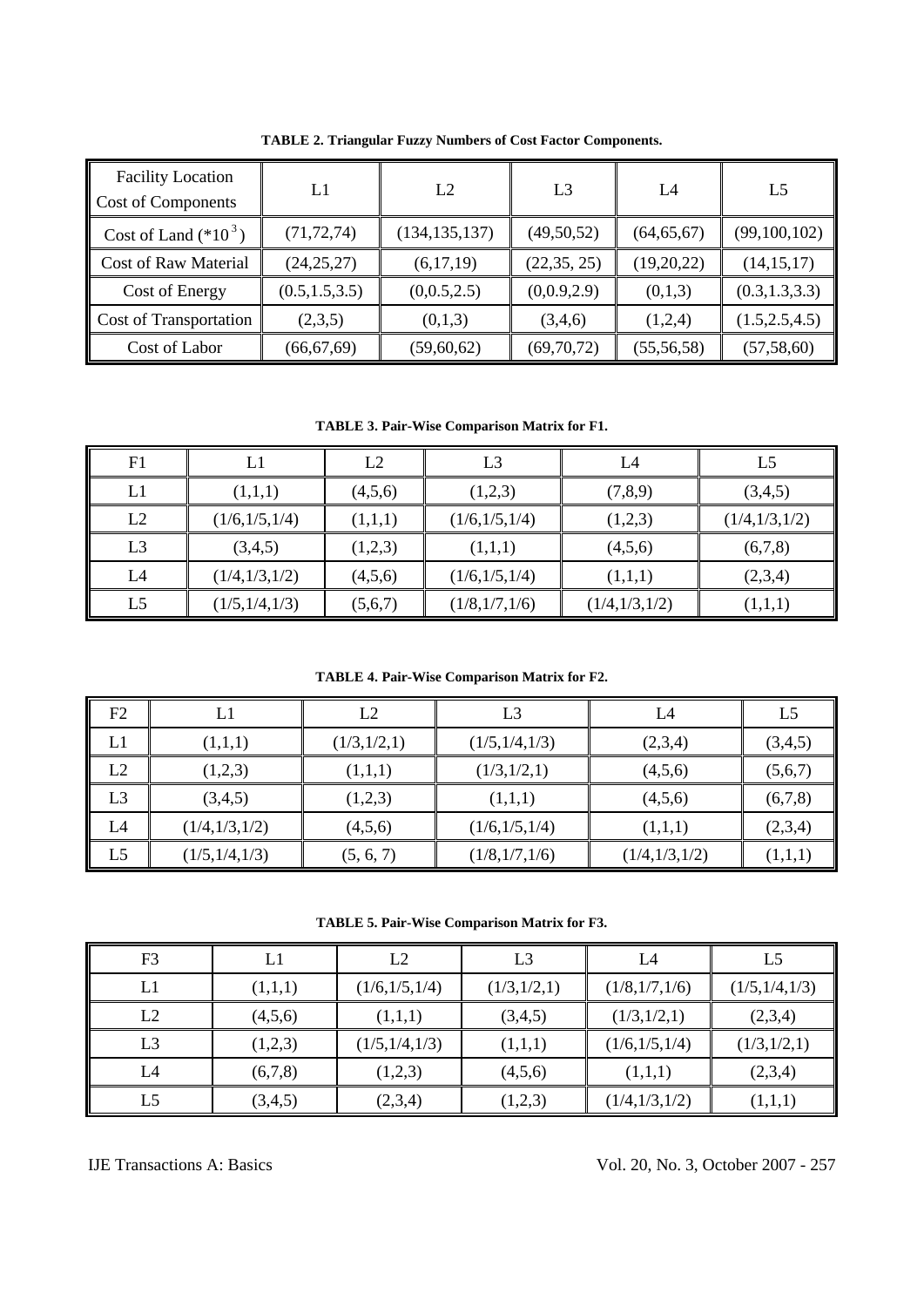| F4             |                 | L2              | L <sub>3</sub> | L4          | L5            |
|----------------|-----------------|-----------------|----------------|-------------|---------------|
| L1             | (1,1,1)         | (1/3,1/2,1)     | (4,5,6)        | (2,3,4)     | (2,3,4)       |
| L2             | (1,2,3)         | (1,1,1)         | (5,6,7)        | (4,5,6)     | (4,5,6)       |
| L <sub>3</sub> | (1/6, 1/5, 1/4) | (1/7,1/6,1/5)   | (1,1,1)        | (1/3,1/2,1) | (1/4,1/3,1/2) |
| L4             | (1/4,1/3,1/2)   | (1/5, 1/4, 1/3) | (3,4,5)        | (1,1,1)     | (1,2,3)       |
| L <sub>5</sub> | (1/4,1/3,1/2)   | (1/6, 1/5, 1/4) | (2,3,4)        | (1/3,1/2,1) | (1,1,1)       |

**TABLE 6. Pair-Wise Comparison Matrix for F4.** 

**TABLE 7. Pair-Wise Comparison Matrix for F5.** 

| F <sub>5</sub> |                 | L2              | L <sub>3</sub> | L4      | L5              |
|----------------|-----------------|-----------------|----------------|---------|-----------------|
| L1             | (1,1,1)         | (1/3,1/2,1)     | (3,4,5)        | (5,6,7) | (4,5,6)         |
| L2             | (1,2,3)         | (1,1,1)         | (2,3,4)        | (2,3,4) | (1,2,3)         |
| L3             | (1/5, 1/4, 1/3) | (1/4,1/3,1/2)   | (1,1,1)        | (6,7,8) | (1/5, 1/4, 1/3) |
| L4             | (1/7,1/6,1/5)   | (1/4, 1/3, 1/2) | (1/8,1/7,1/6)  | (1,1,1) | (1/4,1/3,1/2)   |
| L <sub>5</sub> | (1/6, 1/5, 1/4) | (1/3,1/2,1)     | (3,4,5)        | (2,3,4) | (1,1,1)         |

**TABLE 8. Comparison Matrix.** 

|                | F1              | F2          | F <sub>3</sub>  | F4              | F <sub>5</sub> |
|----------------|-----------------|-------------|-----------------|-----------------|----------------|
| F1             | (1,1,1)         | (5,6,7)     | (4,5,6)         | (2,3,4)         | (6,7,8)        |
| F2             | (1/7, 1/6, 1/5) | (1,1,1)     | (1/8,1/7,1/6)   | (1/8,1/7,1/6)   | (1,2,3)        |
| F <sub>3</sub> | (1/6, 1/5, 1/4) | (6,7,8)     | (1,1,1)         | (1/4, 1/3, 1/2) | (2,3,4)        |
| F <sub>4</sub> | (1/4, 1/3, 1/2) | (6,7,8)     | (2,3,4)         | (1,1,1)         | (4,5,6)        |
| F <sub>5</sub> | (1/8,1/7,1/6)   | (1/3,1/2,1) | (1/4, 1/3, 1/2) | (1/6, 1/5, 1/4) | (1,1,1)        |

**TABLE 9. Matrix for Computing** *FSFM***.** 

|    | F1    | F2    | F3    | F <sub>4</sub> | F <sub>5</sub> | <b>FSFM</b> |
|----|-------|-------|-------|----------------|----------------|-------------|
|    | 0.431 |       |       | 0.25           | 0.25           |             |
| L1 | 0.635 |       |       | 0.286          | 0.459          | 0.640       |
| L2 |       | 0.333 | 0.333 | 0.429          | 0.286          | 0.179       |
| L3 | 0.375 | 0.5   |       |                | 0.111          | 0.189       |
| L4 |       | 0.111 | 0.61  |                |                |             |
| L5 |       |       |       | 0.2            | 0.143          | 0.086       |

258 - Vol. 20, No. 3, October 2007 IJE Transactions A: Basics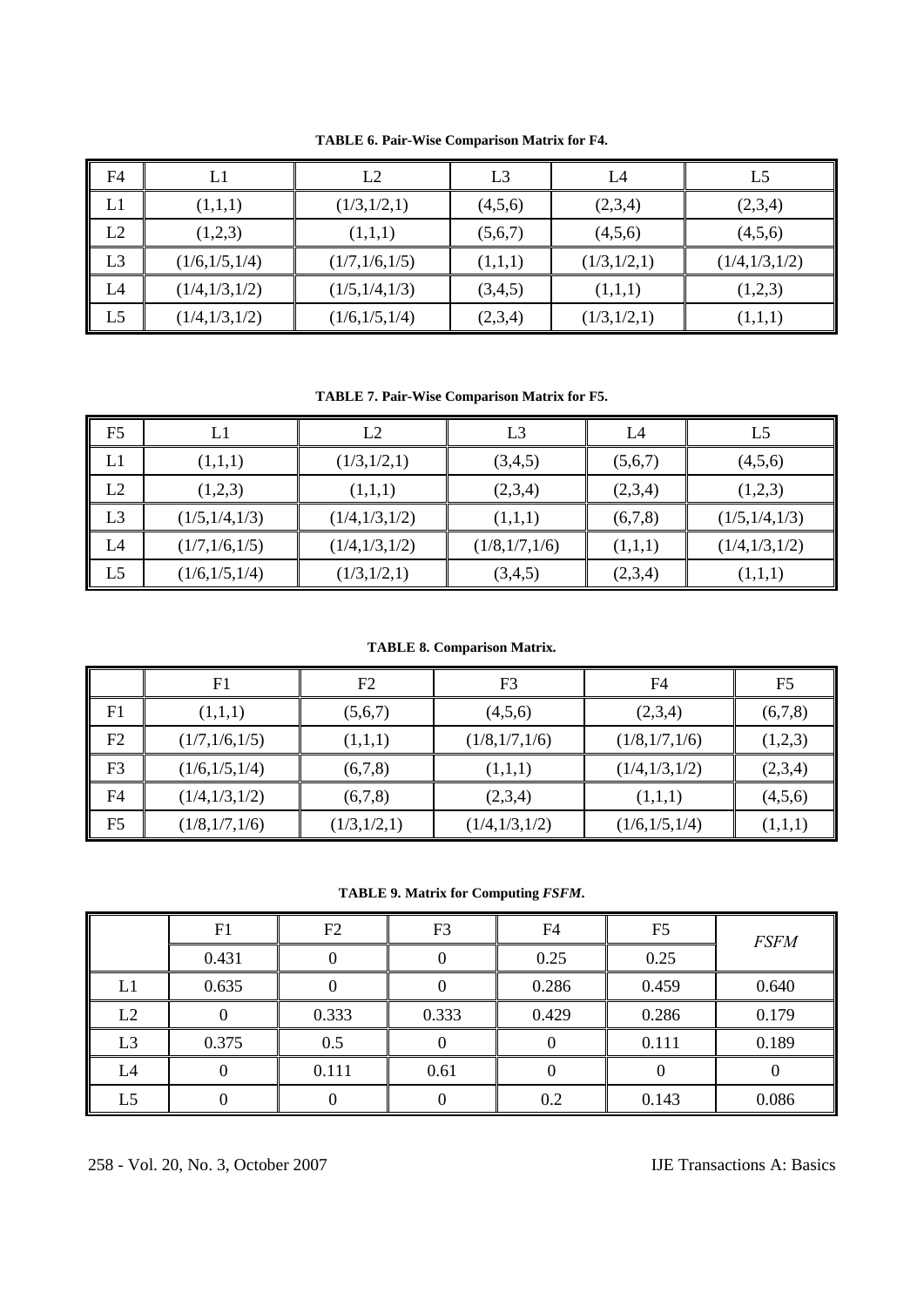0.36, where  $0 \le \alpha \le 1$  and for  $\alpha = 1$ ,  $FLSI = FSHM$ which means that selection is dependent on fuzzy subjective factor measure values found from fuzzy AHP, and *FSFM* values dominate over *FOFM* values. Also, for  $\alpha = 0$  the cost factors have priority over the intangible factors.

 The comparison of the proposed approach with the previous work shows the more accuracy of this new method. Location L1 has more priority than L3 and the other locations with lower weights than the pervious work are sorted as before. Also the ability to make more desired location's a priority and lower undesired location's priority can be depicted from this comparison. The sensitivity analysis is next shown to verify the practicality and efficacy of the associated results of the proposed approach.

 Due to the dynamic nature of the decision environment in real life situations, it is essential to equip the proposed model with the capability to distinguish changes in the facility selection process. As mentioned above, the related equation for each of the five alternatives of site for plant location is given bellow:

$$
FLSI_i = [( \alpha \times FSEM_i ) + (1 - \alpha) \times FOFM_i ] \tag{12}
$$

As the value of the objective factor decision weight lies between 0 and 1, the lines are drawn for each location for evaluation ranging between 0 and 1 as shown in Figure 5.

 In this case study, amongst all the locations, location 3 has the highest *FLSI* index when the objective factor decision lies between 0.0 and 0.166. However, location 1 will be preferred to other locations when the objective factor decision weight lies between 0.166 and 1. The optimal range of  $\alpha$  is illustrated in Table 11. The value of 0.5 for  $\alpha$  is a critical value; because of moving to a higher value of *α*, *FSFM* will be dominant and

**TABLE 10. Rank of the Alternatives Based on the Proposed Model.** 

| Rank No. | Proposed Approach |                |         | Previous Work [23] |
|----------|-------------------|----------------|---------|--------------------|
|          | FLSI <sub>i</sub> | Location       | $LSI_i$ | Location           |
|          | 0.298             | L1             | 0.259   | L3                 |
|          | 0.259             | L3             | 0.251   | L1                 |
|          | 0.147             | $\mathcal{A}%$ | 0.194   | Ĺ4                 |
|          | 0.135             | L2             | 0.153   |                    |
|          | 0.126             | 5. ا           | 0.141   | L5                 |



**Figure 5.** Sensitivity analysis.

IJE Transactions A: Basics Vol. 20, No. 3, October 2007 - 259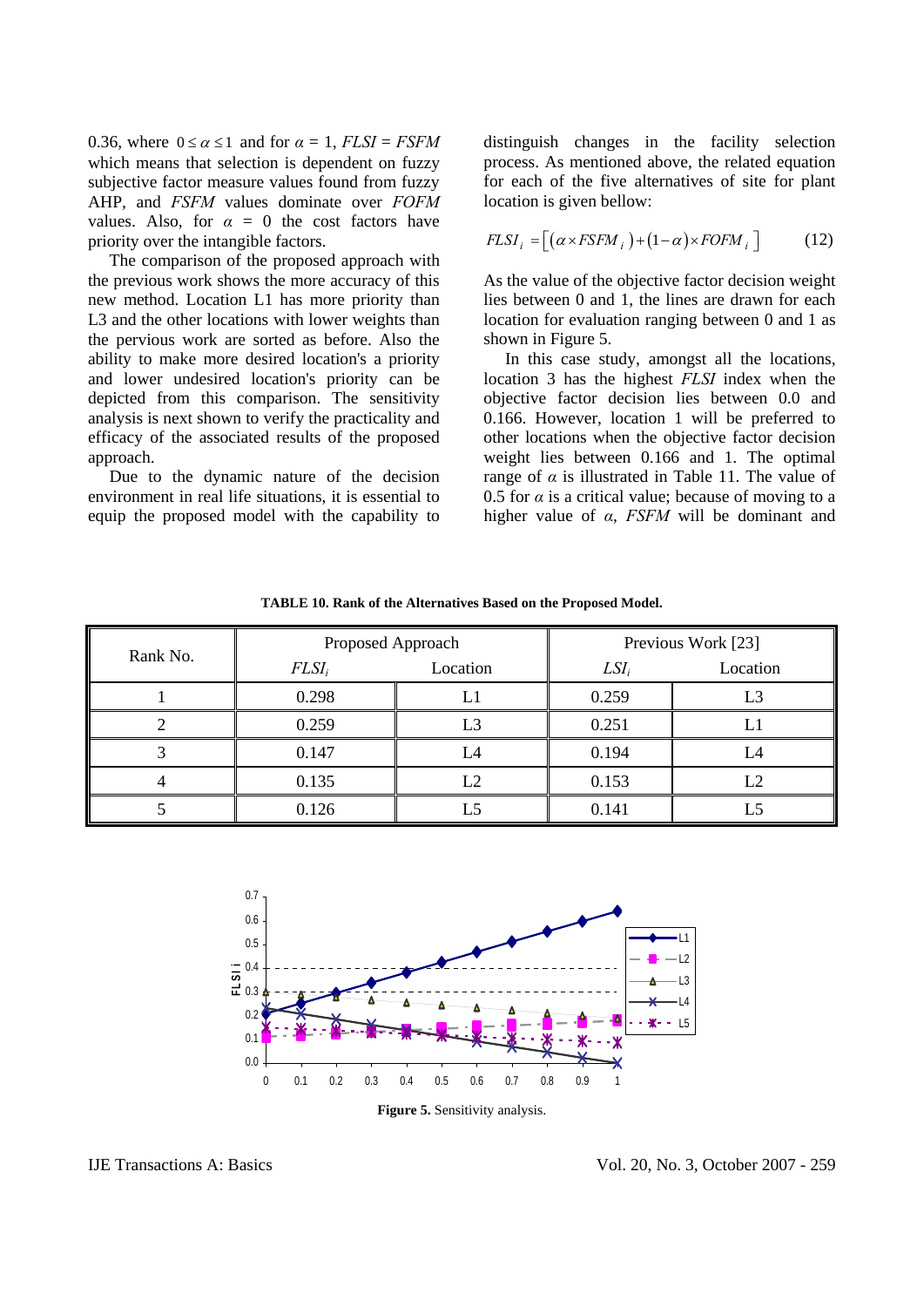| <b>Plant Location</b> | Optimal Range of $\alpha$  | Comparison Among/Between |
|-----------------------|----------------------------|--------------------------|
|                       | $0.166 \leq \alpha \leq 1$ | Amongst all              |
| L2                    | $0.4 \leq \alpha \leq 1$   | Between $P_2, P_4, P_5$  |
| L3                    | $0 \leq \alpha \leq 0.166$ | Amongst all              |
| L4                    | $0 \leq \alpha \leq 0.4$   | Between $P_4, P_5$       |
| L5                    | $0.4 \leq \alpha \leq 1$   | Between $P_4, P_5$       |

**TABLE 11. Analysis of Figure 5.** 

moving to lower than 0.5 will result in dominancy of cost factor components. So, the intangible factors will get less priority. In summation, it is essential to justify a proper value for *α*.

#### **6. CONCLUSION**

A facility location selection problem can be directed either toward an organization in search of a site to locate or relocate its facility to maximize the utilization of resources and minimize the overall cost. In this paper, a novel mathematical model for the site selection is proposed for a facility location problem. An MCDM methodology has been used for the organizations seeking a site for new facility, or a relocation of existing facilities. The solution procedure was illustrated through a case study. Any changes in the decision maker's preferences, *α* ratio and costs could affect the desirability of a specific location that was considered in this holistic model. As shown in this paper, Location L1 has more priority than L3 and the other locations with lower weights than the pervious work are sorted as before. Furthermore, the proposed approach has the ability to make more desired location's priority and lower undesired location's priority can be taken from this comparison. The result of the proposed model and comparison with previous work has shown the effectiveness and adaptability of our holistic model with the real-world problems. Future research can be considered as a framework for making a decision under uncertainty, developing a decision model to help decision makers in large-scale location problems, and allocating demands to the related locations.

## **7. AKNOWLEDGEMENT**

The authors would like to thank the anonymous reviewers for their helpful comments and suggestions, which greatly improved the presentation of this paper.

#### **8. REFERENCES**

- 1. Hoffman, J. and Schniederjans, M., "A two-stage model for structuring global facility site selection decisions", *International Journal of Operations and Production Management*, Vol. 14, No. 4, (1997), 79-96.
- 2. Badri, M. and Davis, D., "Decision support models for the location of decision support models for the location of firms in industrial sites", *International Journal of Operations and Production Management*, Vol. 15, No. 1, (1995), 50-62.
- 3. Daskin, M. S., "Network and discrete location: Models, algorithms, and applications", John Wiley and Sons, New York, (1995).
- 4. Derzner, Z., "Facility location: A survey of applications and methods", Springer-Verlag Inc., New York, (1995).
- 5. Brandeau, M. L. and Chiu, S. S., "An overview of representative problems in location research", *Management Science*, Vol. 35, No. 6, (1989), 645-674.
- 6. Isard, W., "Location and space economy", Technology

260 - Vol. 20, No. 3, October 2007 IJE Transactions A: Basics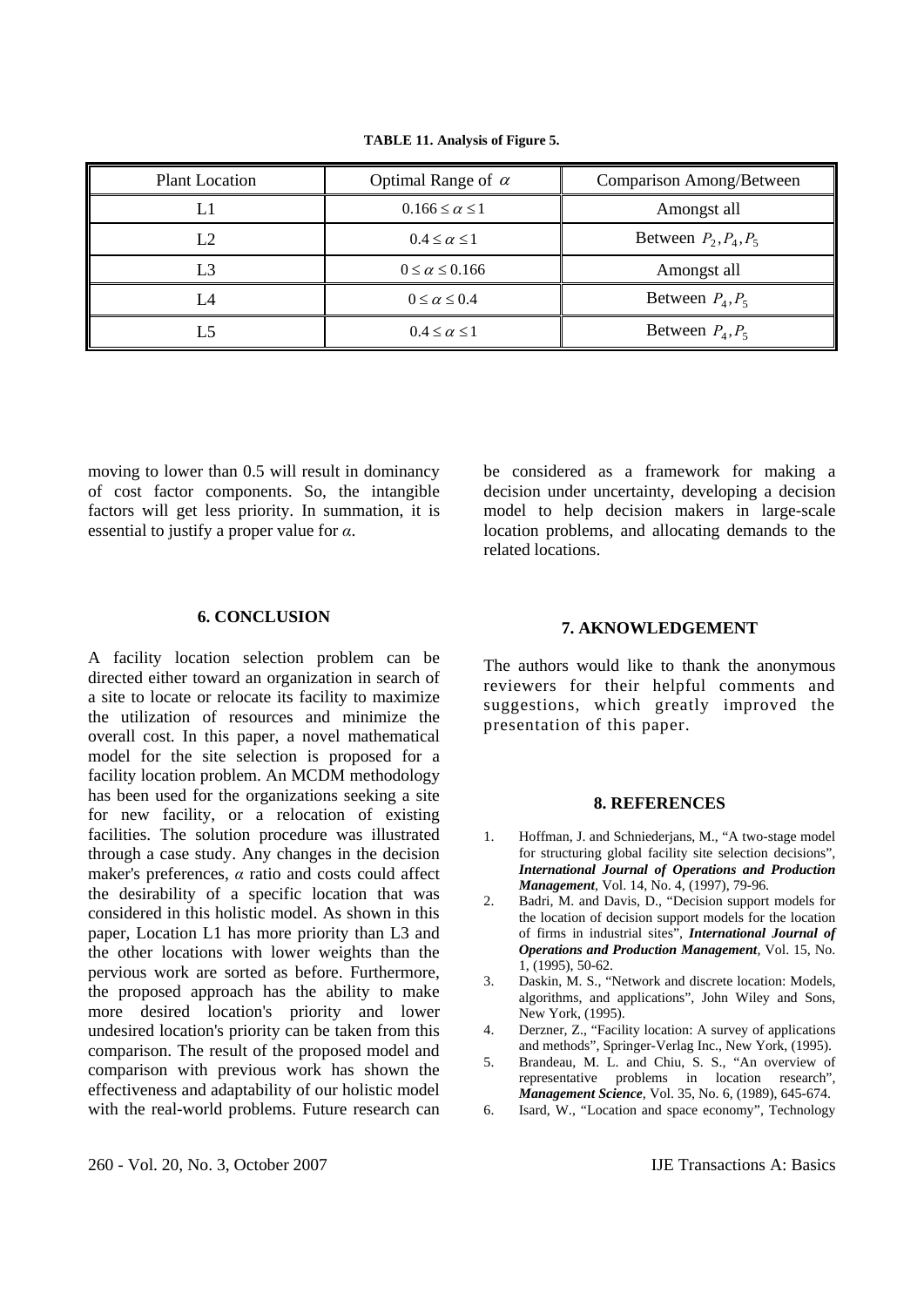Press, MIT, Cambridge, MA, (1956).

- 7. Hotelling, H., "Stability in competition", *Economic Journal*, Vol. 39, (1929), 41-57.
- 8. Smithies, A., "Optimum location in spatial competition", *Journal of Political Economy*, Vol. 49, (1941), 432- 492.
- 9. Stevens, B. H., "An application of game theory to a problem in location strategy", *Papers of Regional Science Association*, Vol. 7, (1969), 85-111.
- 10. Hakimi, S. L., "Optimal locations of switching centers and the absolute centers and medians of a graph", *Operations Research*, Vol. 12, (1964), 450-459.
- 11. Brown, P. A. and Gibson, D. F., "A quantified model for facility site selection: An application to a multifacility location problem", *AIIE Transactions*, Vol. 4, (1972), 1-10.
- 12. Buffa, E. S. and Sarin, R. K., "Modern production and operations management", 8<sup>th</sup> edition, John Wiley and Sons, New York, (1987).
- 13. Fortenberry, J. C. and Mitra, A., "A multiple criteria approach to the location-allocation problem", *Computer and Industrial Engineering*, Vol. 10, No. 1, (1986), 77- 87.
- 14. Kahne, S., "A procedure for optimizing development decisions"*, Automatica*, Vol. 11, No. 3, (1975), 261- 269.
- 15. Charnetski, J. R., "Multiple criteria decision making with partial information: A site selection problem", Space Location-Regional Development, Pion, London, (1976), 51-62.
- 16. Keeny, R. L. and Nair, K., "Selecting nuclear power facility sites in the pacific northwest using decision analysis", Conflicting Objectives in Decisions, New York, (1977), 298-322.
- 17. Kirkwood, C. W., "A case history of nuclear power facility site selection", *Journal of Operational Research Society*, Vol. 33, (1982), 353-363.
- 18. Linares, P. and Romero, C., "A multiple criteria decision making approach for electricity planning in Spain: Economic versus environmental objectives", *Journal of Operational Research Society*, Vol. 51, (2000), 736-743.
- 19. Min, H., "Location planning of airport facilities using the analytic hierarchy process", *Logistics and Transportation Review*, Vol. 30, 1, (1994), 79-94.
- 20. Yang. J., and Lee, H., "An AHP decision model for facility location selection", *Facilities*, Vol. 15, (1997), 241-254.
- 21. Badri, M. A., "Combining the Analytic Hierarchy Process and Goal Programming for Global Facility Location-Allocation Problem", *International Journal of Production Economics*, Vol. 62, (1999), 237-248.
- 22. Liang, G. S. and Wang, M, J., "A fuzzy multi-criteria decision making method for facility site location", *International Journal of Production Research*, Vol. 29, No. 11, (1999), 2313-2330.
- 23. Bhattacharya, A., Sarkar, B. and Mukherjee, S. K., "A new method for facility location selection: A holistic approach", *International Journal of Industrial Engineering: Theory, Applications, and Practice*, Vol. 11, No. 4, (2004), 330-338.
- 24. Yong, D., "Facility location selection based on fuzzy TOSIS", *International Journal of Advanced Manufacturing Technology*, Vol. 28, (2006), 839-844.
- 25. Kaboli, A., Aryanezhad, M. B. and Shahanaghi, K., "A new method for location selection: A hybrid analysis", *Proceedings of the Second International Conference on Modeling, Simulation and Applied Optimization, (ICMSAO)*, Abu Dhabi, United Arab Emirates, (March, 2007).
- 26. Kaboli, A., Aryanezhad, M. B., Shahanaghi, K. and Niroomand, I., "A mathematical method for location problem: A fuzzy-AHP approach", *Proceedings of the IEEE International Conference Systems, Man, and Cybernetics*, Canada, (October, 2007).
- 27. Kulkarni, M., Nalgirkar, M. and Mital, A., "Quantifying subjective descriptors for the facility location problem", *International Journal of Industrial Engineering: Theory, Applications, and Practice*, Vol. 1, No. 2, (1994).
- 28. Saaty, T., "The analytic hierarchy process", McGraw-Hill, New York, (1980).
- 29. Saaty, T., "How to make a decision: the analytic hierarchy process", *European Journal of Operational Research*, Vol. 48, No. 1, (1990), 9-26.
- 30. Dasarathy, B. V., "SMART: Similarity measure anchored ranking- technique for the analysis of multidimensional data analysis", *IEEE Transactions on Systems, Man, and Cybernetics*, SMC-6, Vol. 10, (1976), 708-711.
- 31. Zadeh, F., "The analytic hierarchy process: A survey of the method and its applications", *Interfaces*, 16 (4), (1986), 96-108.
- 32. Van Laarhoven, P. J. M. and Pedrycz, W., "A fuzzy extension of Saaty's priority theory", *Fuzzy Sets and Systems*, Vol. 11, (1983), 229-241.
- 33. Chang, D.-Y., "Applications of the extent analysis method on fuzzy AHP", *European Journal of Operational Research*, Vol. 95, (1996), 649-655.
- 34. Cheng, C.-H., Yang, K.-L. and Hwang, C.-L., "Evaluating attack helicopters by AHP based on linguistic variable weight", *European Journal of Operational Research*, Vol. 116, 2, (1999), 423-435.
- 35. Chan, F. T. S., Chan, M. H. and Tang, N. K. H., "Evaluation methodologies for technology selection", *Journal of Materials Processing Technology*, Vol. 107, (2000), 330-337.
- 36. Chan, F. T. S., Jiang, B. and Tang, N. K. H., "The development of intelligent decision support tools to aid the design of flexible manufacturing systems", *International Journal of Production Economics*, Vol. 65, No. 1, (2000), 73-84.
- 37. Kuo, R. J., Chi, S. C. and Kao, S. S., "A decision support system for selecting convenience store location through integration of fuzzy AHP and artificial neural network", *Computers in Industry*, Vol. 47, No. 2, (2002), 199-214.
- 38. Kahraman, C., Cebeci, U. and Ruan, D., "Multiattribute comparison of catering service companies using fuzzy ahp: The case of turkey", *International Journal of Production Economics*, Vol. 87, (2004), 171-184.